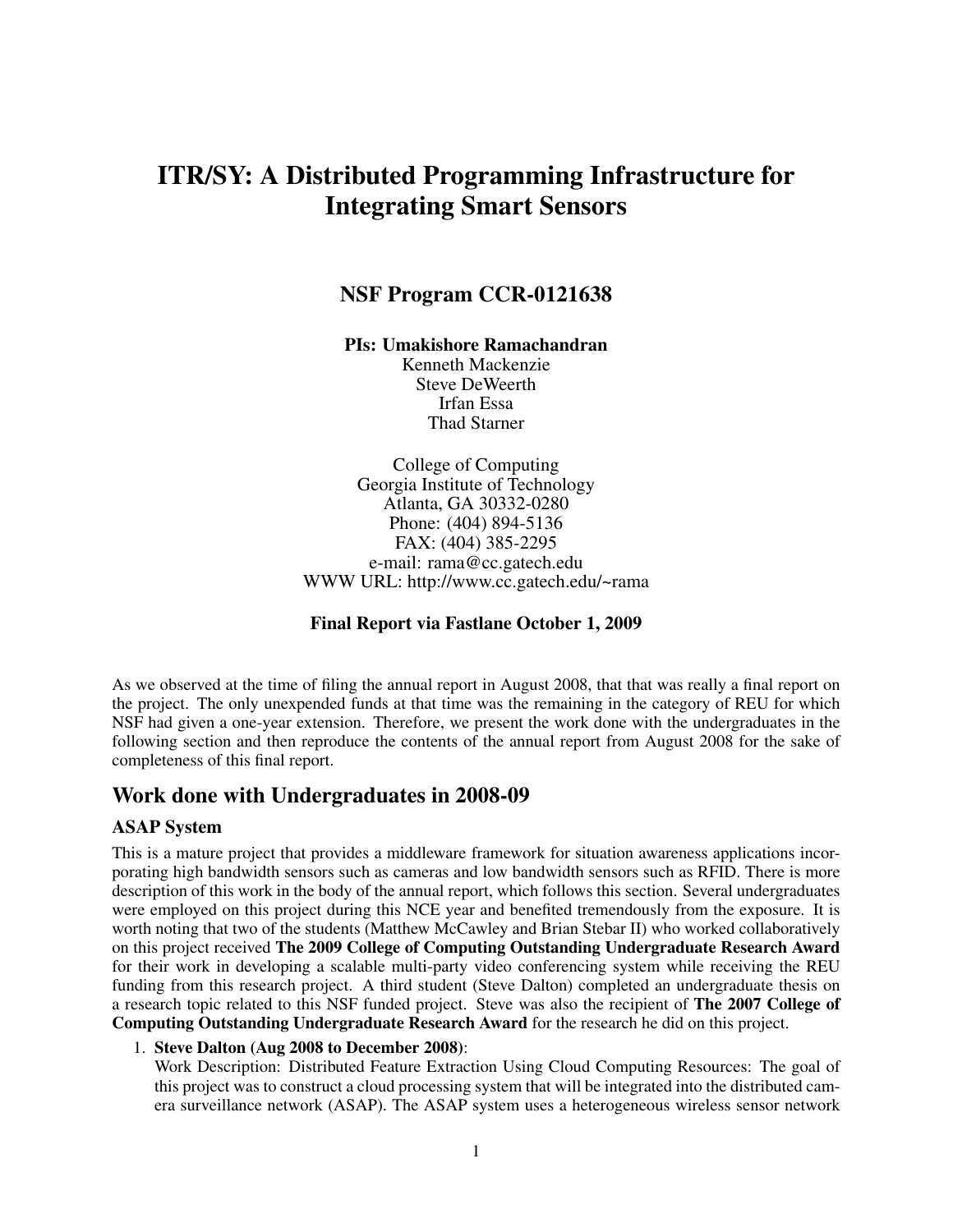to collect and prioritize multiple video data streams. ASAP performs the stream processing using only the in-network computational resources. This limitation on the availability of computational resources has restricted the number of interesting applications that can be implemented. By using cloud resources to move computations out-of-network the project aimed to facilitate the construction of more computationally complex applications in the ASAP system.

Currently, Steve is a PhD student at UIUC.

Learning Outcome: Cloud computing framework, ASAP, distributed systems integration Research Outcomes:

(a) UG thesis: Distributed Feature Extraction Using Cloud Computing Resources, May 2009

(b) The 2007 College of Computing Outstanding UG Research Award

(c) Code and documentation to be used in ongoing research

### 2. Matthew McCawley (August 2008 to August 2009):

Work Description: Scalable video conferencing: The goal of this project was to build an efficient stream server for multi party video conferenencing. The project explored at designing prioritization and parallelization strategies for efficient bandwidth and computation management on the stream server. One example of bandwidth optimization is to control video quality based of participants based on their social network structure. Matthew looked at the web-based interface to the above system.

Learning Outcome: Actionscript and Flex programming framework, Web architecture, Distributed systems integration

Research Outcomes:

#### (a) The 2009 College of Computing Outstanding UG Research Award

(b) Judges' First Place Award at 2009 College of Computing *Undergraduates Research Opportunities in Computing (UROC)* contest for their entry entitled "Scalable Multiparty Video Conferencing."

### 3. Brian Stebar II (August 2008 to May 2009):

Work Description: Scalable video conferencing: The goal of this project was to build an efficient stream server for multi party video conferenencing. The project explored at designing prioritization and parallelization strategies for efficient bandwidth and computation management on the stream server. One example of bandwidth optimization is to control video quality based of participants based on their social network structure. Brian looked at supporting multiple simultaneous room capability in the system.

Learning Outcome: Actionscript and Flex programming framework, Flash media server, Web architecture, Distributed systems integration

Research Outcomes:

#### (a) The 2009 College of Computing Outstanding UG Research Award

(b) Judges' First Place Award at 2009 College of Computing *Undergraduates Research Opportunities in Computing (UROC)* contest for their entry entitled "Scalable Multiparty Video Conferencing."

#### 4. Brandon J. Whitehead (May 2009 to August 2009):

Work Description: Scalable stream fusion: The goal of this project is to build a system for dynamic switching and stitching of multiple camera streams connected to a desktop.

Learning Outcome: Microsoft Directshow architecture and programming, Multimedia encoding and decoding process, Red5 open source flash media server architecture.

#### 5. Michael DeRosa (May 2009 to August 2009):

Work Description: Scalable stream fusion: The goal of this project is to build a system for dynamic switching and stitching of multiple camera streams connected to a desktop. Michael was responsible for exploring Xuggle system for its stream management capability and how it can be used for our project purpose.

Learning Outcome: Microsoft Directshow architecture and programming, Multimedia encoding and decoding process, Xuggle and Red5 system integration.

#### RFID Middleware

More details on this sub-project is also in the body of the annual report that follows this section. Several undergraduates have worked on this sub-project through the life of the NSF award. The following list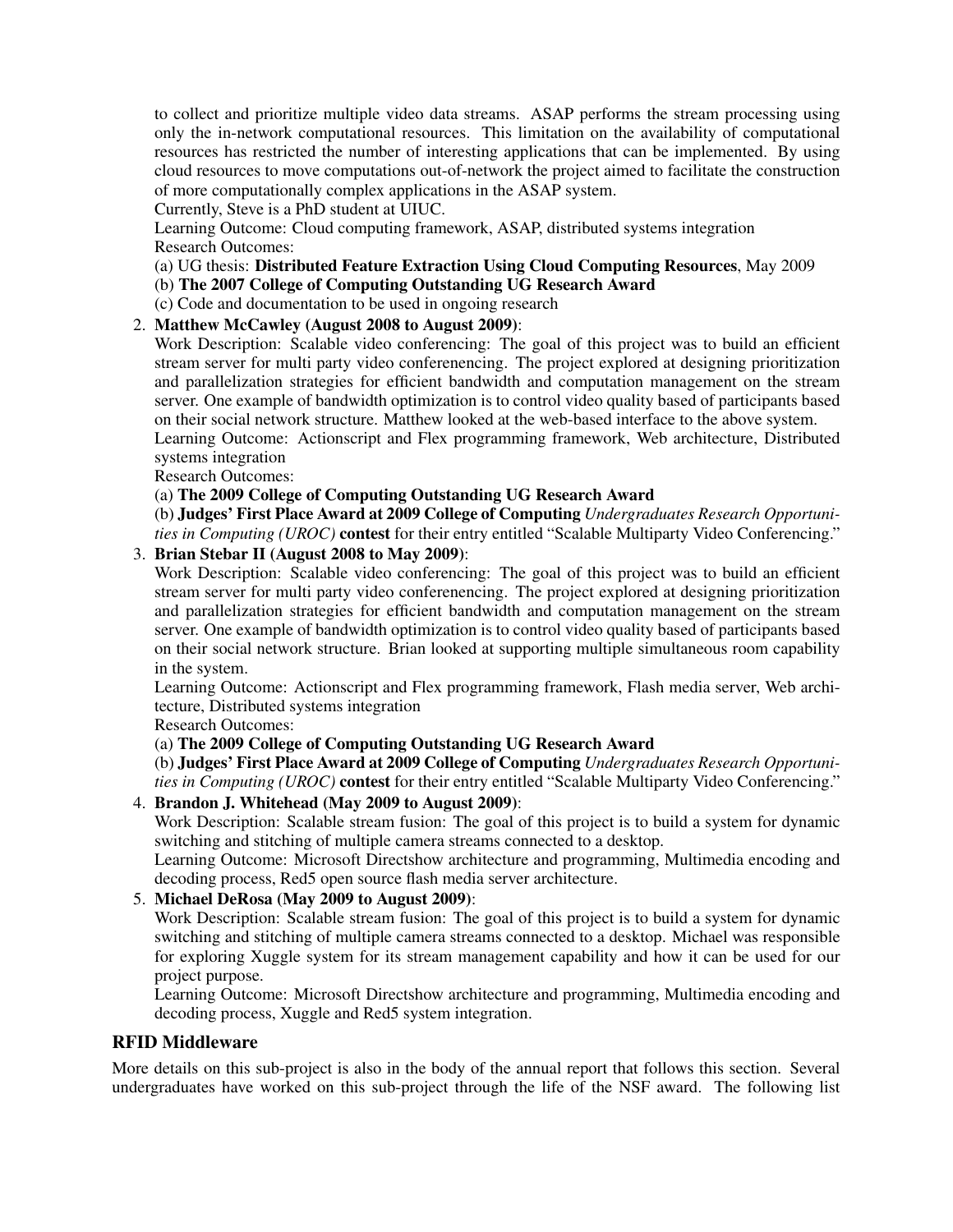includes the 2 students who worked on the RFID middleware in 2008-09 during the NCE period of this award.

#### 1. Brent Rowswell (January 2008 to December 2008):

Work Description: The student has done extensive evaluation of the active RFID system performance in an indoor environment. He has designed and evaluated set of experiments that considers an indoor environment using active RFID technology. He has also developed some theoretical searching procedures to aid the mobility in an active RFID enabled environment.

Learning Outcome: The student learned and contributed to programming active RFID system and conducting early experiments in the use of this technology for object localization in an indoor environment.

### 2. Stewart Butler (May 2009 to present):

Work Description: The student worked on developing a prototype environment that mimics an assisted living center using passive RFID tags and readers. He specifically developed a python based prototype to evaluate a small scale performance of the system. He also helped in evaluation and writing of a scholarly paper on the system named GuardianAngel.

Learning Outcome: The student learned how to design a localization system for an indoor environment using passive RFID, as well as how to calibrate the system for unobtrusive monitoring of objects in such an environment.

Research Outcome: The student also participated as a co-author in the writing of a paper [6] to a prestigious conference venue (IEEE Percom 2010).

# Annual Report from August 2008 reproduced below

The research undertaken in this proposal is integrating sensing hardware, embedded processing and distributed system support to build a seamless programming infrastructure for ubiquitous presence applications. Fundamental invention and integration of techniques spanning programming idioms and runtime systems for distributed sensors, and building blocks for embedded processing are expected as the primary intellectual contributions of the proposed research. Interfacing these technologies to emerging applications on the one end and novel off-the-shelf sensors at the other end are secondary goals of the proposed research.

We have made the following contributions through this research:

- definition of an elaborate system architecture for prototyping sensor-based distributed applications covering distributed programming paradigm and data fusion
- issues that pertain wireless sensor networks including protocol stack, security issues, and code dissemination
- use of the technologies to construct prototype of complex cyber physical application for situation awareness

# 1 Activities and Findings (This Past Year 2007-08)

First we summarize the research accomplishments this past year followed by those in the previous years in Chronological order.

### 1.1 Research and Education

### 1.1.1 Systems Technologies to support Sensor Based Distributed Computing

1. e-SAFE: An Extensible, Secure and Fault Tolerant Storage System. In an ubiquitous setting it is important to ensure the integrity of remote access to information from mobile devices. This research resulted in using erasure codes to simultaneously assure the security of remote access to file systems as well as the fault tolerance when the requested data can be reconstructed even when there is partial communication in remote communication. The work [3] is part of the dissertation of Dr. Arnab Paul [38] who was supported by this award and appeared in the *First IEEE International Conference on Self-Adaptive and Self-Organizing Systems*, Boston, Mass., USA, July 9-11, 2007.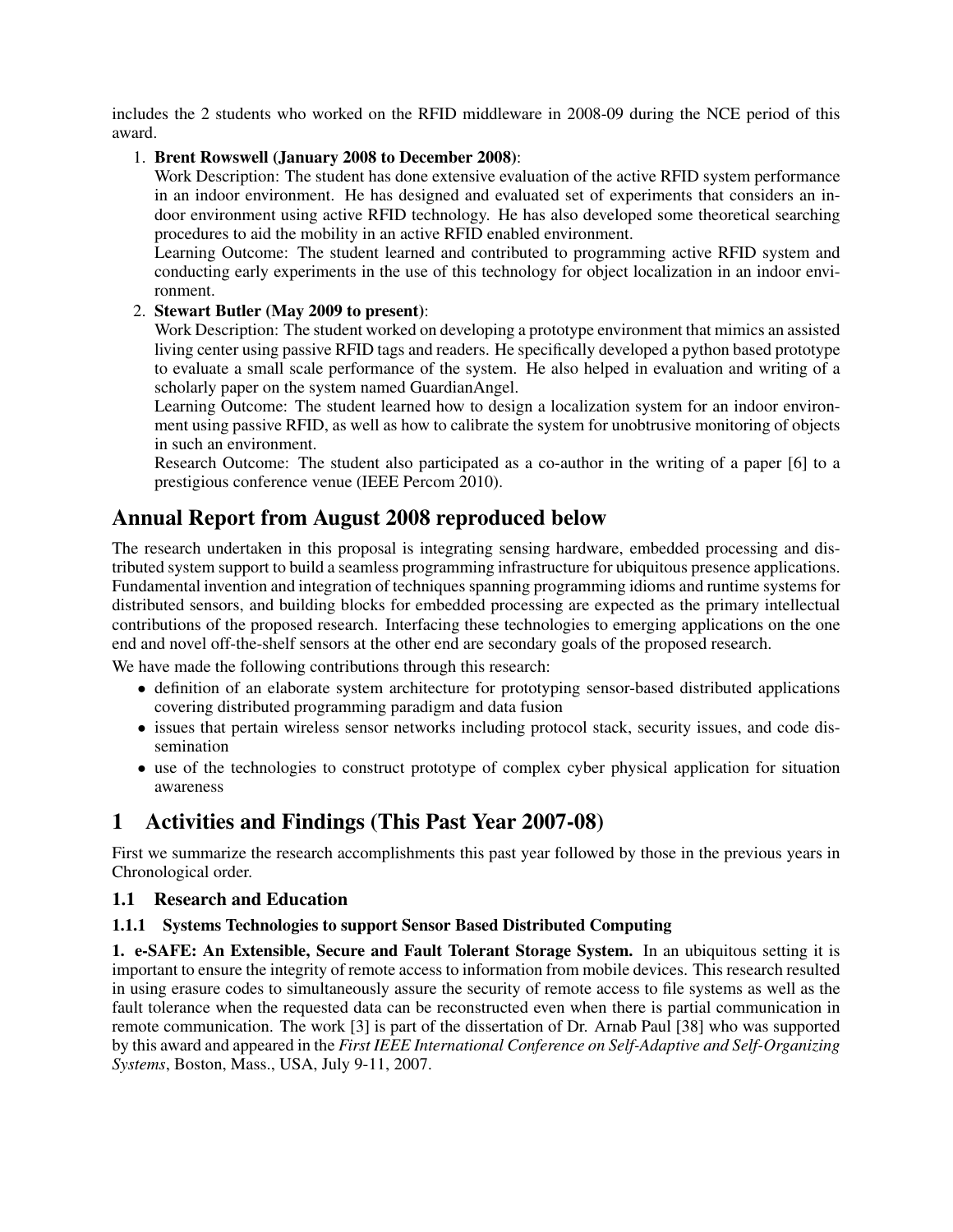2.  $Stampede^{RT}$ : Programming Abstractions for Live Streaming Applications. Stampede is a programming system for distributed computing that is at the heart of this research. The principles behind this programming system is part of the dissertation of Dr. Sameer Adhikari [2], a student supported on this award. Stampede<sup>RT</sup> represents a new twist on this programming model to support live streaming applications. It was presented at the *27th International Conference on Distributed Computing Systems (ICDCS)*, 2007, and represents a part of the dissertation work of David Hilley, a student working on this project but supported by an IBM Fellowship.

3. On Improving the Reliability of Packet Delivery in Dense Wireless Sensor Networks. Reliable communication is essential in distributed sensing and this research work investigates techniques for improving the reliability for packet delivery and appeared in *16th International Conference on Computer Communications and Networks (ICCCN 2007)*, August 2007 [53]. It also represents a part of the dissertation work of Junsuk Shin, a student supported by this award.

4. Memory Optimizations for Distributed Streaming Applications. Sophisticated sensors such as cameras generate significant amounts of data. It is important to ensure that the resources are managed to contain the amount of memory resources used in streaming applications involving such high bandwidth sensors. This research uses the information in the application task graph to reduce the resource requirements in streaming applications [19, 18]. It is part of the dissertation work of Dr. Nissim Harel [17] who was supported by this award.

5. MobiGo and Chameleon: Supporting Seamless Mobility. Supporting user mobility seamlessly is important. This research devised techniques for application level (MobiGo) [58] and system level (Chameleon) [60] seamless mobility of a user in a distributed setting. This research represents part of the dissertation work of Dr. Xiang Song [55] who was supported by this award.

6. Streamline: Scheduling Streaming Applications in a Wide Area Environment. One of the premises for the project as a whole is that ambient computing infrastructure is ever available to support distributed sensing applications. This work [5] discusses a heuristic for efficiently scheduling streaming applications on a computational grid, and represents a part of the dissertation work of Bikash Agarwalla.

7. ASAP: A Camera Sensor Network for Situation Awareness. As a canonical example of sensor based distributed computing, we have built a camera sensor network for video based surveillance. The mockup uses typical security threats that may occur in an airport setting. This work was presented in the *11th International Conference On Principles Of Distributed Systems (OPODIS'07)*, Guadeloupe, French West Indies, December 17-20th, 2007. It also represents a part of the dissertation work of Junsuk Shin, a student supported by this award.

8. Mobile Virtual Sensors: A Scalable Programming and Execution Framework for Smart Surveillance. Building on the ASAP work, we are defining a platform (programming infrastructure) for the rapid prototyping of cyber-physical systems (Position Paper) . Hot EmNets 2008, The Fifth Workshop on Embedded Networked Sensors Charlottesville, Virginia, USA, June 2-3, 2008.

## 1.2 Training and Development

Needless to say, graduate students pursuing their doctorate are the primary focus of training and development. Please see Section 3.1 for a complete list of students at all levels who are alumni of this project.

Graduate students associated with the project have been benefiting from internships in leading research labs. In the spring of 2008, Dave Lillethun interned at Microsoft Research in Cambridge, England. In the summer of 2008, David Hilley was interning at IBM Almaden, Mung Yung Ryu was interning at Motorola Labs, and Lateef Yusuf was interning at QualComm. Dushmanta Mohapatra spent 2 semesters as an intern at AMI Corp., and Junsuk Shin is currently (in Fall 2008) interning at Microsoft Research, Redmond, Washington.

We continue to attract bright and interested graduates and undergraduates to research projects in our group. Undergraduate participation in research within the College is facilitated by the excellent UROC program (www.cc.gatech.edu/program/uroc), coordinated by Professor Amy Bruckman. A variety of institute-wide programs are also available (www.undergraduateresearch.gatech.edu) including a special fund sponsored by the president of Georgia Tech (PURA) and several NSF-sponsored projects. Since we associate these UGs to work with graduate students, it serves as a valuable tool for training our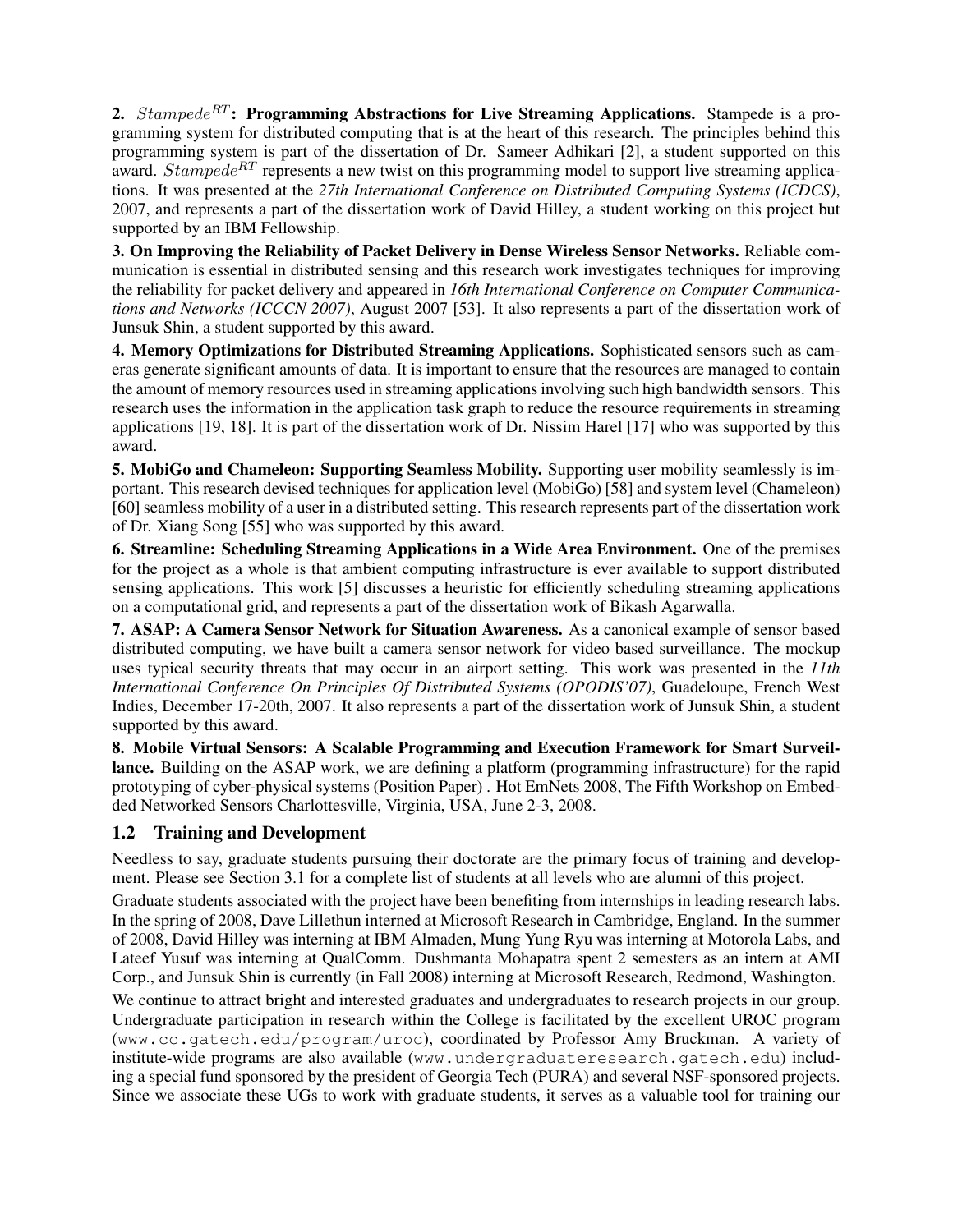graduate students in serving as mentors and student advisors.

In this past year, we have entertained a number of UG students as researchers in our lab. They include:

- Michael S. Slaughter (worked with Nova Ahmed on  $RF^2ID$  project in Fall 2007 and Spring 2008), Man Fung Yip (an exchange from Hongkong who worked with Nova Ahmed on  $RF^2ID$  project in Spring 2008).
- Matthew Wesley McCauley, Joseph Woo, and Robert Parker (worked with Junsuk Shin on ASAP project in Summer 2008).

### 1.3 Outreach

Professor Ramachandran has concluded negotiations with Samsung Electronics Corporation to establish a joint-center at Georgia Tech for carrying out collaborative research of mutual interest to Samsung and Georgia Tech. Under this agreement, Samsung will fund a number of research projects that had their roots in the ITR award. One such project is *MobiGo* that supports seamless mobility in a ubiquitous setting. A second one (to be carried out by PI Professor Irfan Essa) involves Non Photo-realistic Rendering.

The joint-center will have engineers from Samsung visiting on a year-round basis and working closely with the faculty and students in the College of Computing. So far, the agreement has resulted in funding 5 research projects at Georgia Tech. Please visit http://www.star.cc.gatech.edu.

We are in communication with the City of Baton Rouge and their department of Homeland Security. They are interested in serving as a beta-site for the camera sensor network technology we have developed for video-based surveillance.

We have similar ongoing dialogue with the IT department of the Hartsfield-Jackson International Airport in Atlanta to deploy our camera sensor network.

#### 1.3.1 Research Commercialization

Georgia Tech has active interest in research commercialization. *Venture lab* is an entity that identifies research work in Georgia Tech that are worthy of consideration for commercialization. The *SensorStack* dissertation work performed by one of the students (Rajnish Kumar) funded by this ITR award has been chosen for research commercialization. We have developed an architecture for *priority aware situation awareness* with the SensorStack at its core. Potential application of this technology includes airport surveillance and critical infrastructure protection. Rajnish Kumar, research scientist, has been hired expressly to oversee the development of these technologies for application in such scenarios.

### 1.4 Activities and Findings in previous Years

The research in previous years have resulted in the generation of a number of technologies for distributed sensing. Here are few highlights:

- Distributed Programming idioms including the Stampede [48] and D-Stampede [1] programming systems.
- Middleware for data fusion called DFuse [28, 45], and a sophisticated yellow pages for match-making of sensors and actuators to applications called MediaBroker [34, 47].
- Technologies for making our programming infrastructure available on a variety of platforms including .NET [56].
- Technologies for marrying ambient HPC infrastructure with distributed sensing [4].
- Middleware for increasing the reliability of RFID deployments [7].

We also initiated a number of activities including the formation of a sensor lab that allows undergraduates to come and experiment with sensing technologies, and outreach to industries and potential consumers once this kind of technology matures.

All of these activities are well documented in the annual reports of the previous years. Rather than itemize the activities and findings from previous years, we simply present the web pointers to the previous years

• Web URL for the project: http://www.cc.gatech.edu/ rama/ITR-PROJECT/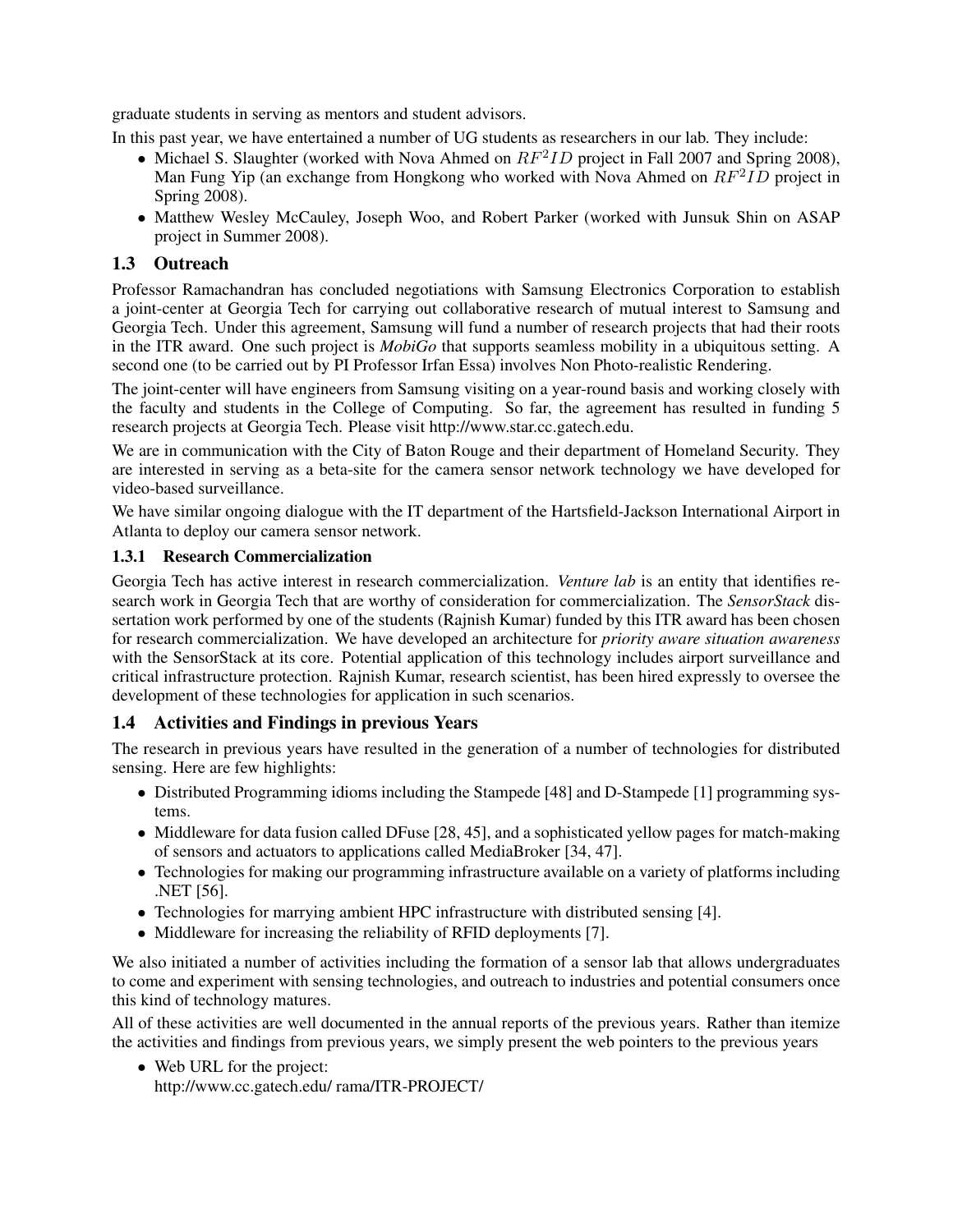- Year 2001-02 Annual report http://www.cc.gatech.edu/ rama/ITR-PROJECT/2001-02.pdf
- Year 2002-03 Annual report http://www.cc.gatech.edu/ rama/ITR-PROJECT/2002-03.pdf
- Year 2003-04 Annual report http://www.cc.gatech.edu/ rama/ITR-PROJECT/2003-04.pdf
- Year 2004-05 Annual report http://www.cc.gatech.edu/ rama/ITR-PROJECT/2004-05.pdf
- Year 2005-06 Annual report http://www.cc.gatech.edu/ rama/ITR-PROJECT/2005-06.pdf
- Year 2006-07 Annual report http://www.cc.gatech.edu/ rama/ITR-PROJECT/2006-07.pdf
- Year 2007-08 Annual report http://www.cc.gatech.edu/ rama/ITR-PROJECT/2007-08.pdf

# 2 Publications and Products

# 2.1 Publications

See the references at the end of this document for publications that appeared in the period that covers this project.

# 2.2 Web Site

Please visit the project web site at http://www.cc.gatech.edu/ rama/ITR-PROJECT/

# 3 Contributions

The activities we have undertaken in this project have resulted in a significant number of publications and software artifacts. These are listed in the references at the end of this report.

# 3.1 Human Resource Development and Student Placement

In the course of this project, every year roughly 10 graduate students worked on the project on an average. In addition, we hosted at least half a dozen undergraduates on the project, either as RAs supported by the REU program or for course credit. Students at all levels, who are alumni of this project, are sought after for summer internships by leading industries and get very good placements when they graduate.

As a direct result of this grant, we have graduated the following students who are well placed in industries and/or academia:

- 1. Zack Kurmas: Graduation Date: 8/2004 Thesis title: "Generating and Analyzing Synthetic Workloads using Iterative Distillation" Position: Assistant Professor, Department of Computer Science & Information Systems, Grand Valley State University, Michigan.
- 2. Sameer Adhikari: Graduation Date: 12/2004 Thesis title: "Programming Idioms and Runtime Mechanisms for Distributed Pervasive Computing" Position: Intel Corp., Portland
- 3. Arnab Paul: Graduation Date: 5/2005 Thesis title: "Application of Error Correcting Codes to Distributed and Pervasive Computing" Position: Intel Corp., Portland
- 4. Josh Fryman: Graduation Date: 8/2005 Thesis title: "Power management in embedded devices" Position: Intel Corp., Santa Clara
- 5. Matthew Wolenetz: Graduation Date: 8/2005 Thesis title: "Characterizing Middleware Mechanisms for Future Sensor Networks" Position: Microsoft Corp.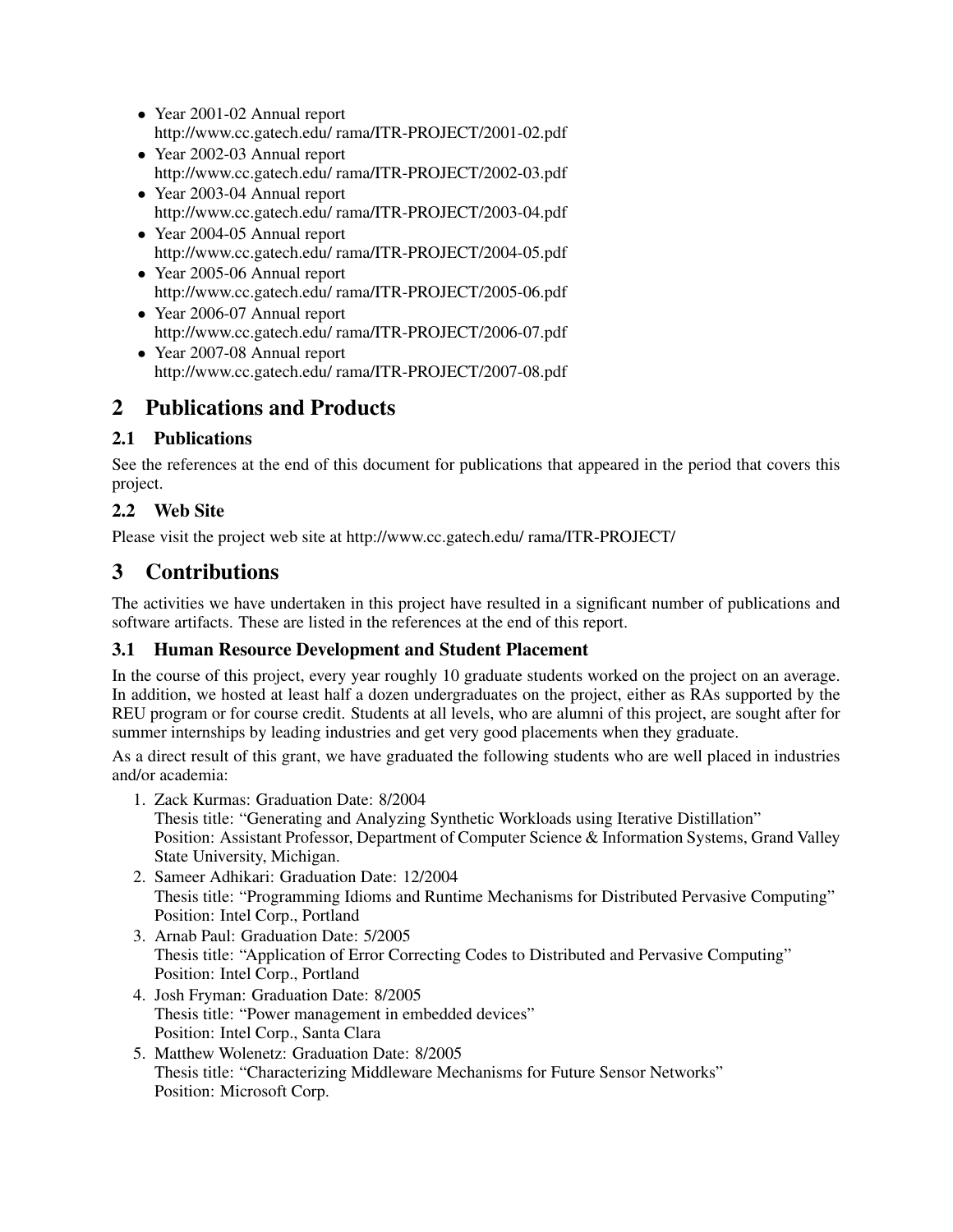- 6. Nissim Harel: Graduation Date: 12/2006 Thesis title: "Memory Optimizations for Distributed Stream-based Applications" Position: Jambool - Startup
- 7. Hasnain Mandviwala: Graduation Date: 12/2008 Thesis title: Capsules: Expressing Composable Computations in a Parallel Programming Model Position: Software Engineer Ask.com
- 8. Rajnish Kumar: Graduation Date: 12/2006 Thesis title: "Protocol Architecture for Future Sensor Network" Position: Research Scientist II, Georgia Tech
- 9. Xiang Song: Graduation Date: 08/2008 Thesis title: "Seamless Mobility in Ubiquitous Computing Environments" Position: Microsoft Corp.

There are several more students at advanced stages of their dissertation research who have been funded by this award including, and expected to finish in the next 9-12 months:

- 1. Bikash Agarwalla
- 2. Nova Ahmed
- 3. David Hilley

Alumni of this project at MS and BS level include:

- 1. Kirill Mechitov, BS 2001, Grad Student UIUC
- 2. Durga Devi Mannaru, MS 2001, IBM Research Triangle Park, NC.
- 3. Ansley Post, BS 2002, Grad Student Rice U.
- 4. Rajat Sharma, MS 2003, Verizon Wireless
- 5. Zaib Talat, BS 2003
- 6. Ilya Bagrak, BS 2004, Grad Student UC-Berkeley
- 7. Martin Modahl, MS 2004
- 8. Sam Young, BS 2007, Amazon
- 9. Steven French, BS 2007, Microsoft
- 10. Vladimir Urazov, MS December 2007, Citadel Investment Group

During the course of the award, we also entertained one post-doctoral visitor (Dr. Jin Nakazawa, Keio University, Japan, Oct 2004–October 2005; and one sabbatical visitor Professor HeonChang Yu, Associate Professor, Korea University, Seoul, S. Korea, Jan 2004–Jan 2005.

### 3.2 Software

Students working Dr. Ramachandran's group, developed a toolchain for Federal Reserve Bank, Atlanta, that allows scheduling applications on a cluster. The tool chain is built using the Stampede programming system, which was developed in this project. This tool-chain called *EcoSys* [49] is used by the economists at Federal Reserve Bank, who are domain experts in their area for utilizing cluster computing resources.

### 3.3 Impacting Education

The research artifacts from the project have found their way into graduate courses and we have had significant undergraduate participation in project-related research. We have funded a number of undergraduates through the REU supplement attached to this ITR grant, sponsored a number of independent undergraduate research projects for course credit (CS 4903), and have sponsored capstone senior design projects (CS 3901) that each result in a poster presentation at the annual Undergraduate Research Symposium.

The ITR project has reinforced the connectedness of hardware and software and the need to train students in system architecture quite early in their undergraduate preparation. With this in mind, Professor Ramachandran embarked on writing a set of course notes [46] for use in the sophomore level course on systems and networks. The course notes were well received by the students. In Spring 2006, he has signed a contract with Addison-Wesley to have the book published as a textbook. A custom edition is already in use at Georgia Tech [46], and a regular edition is expected in Spring 2009. A paper describing the pedagogical approach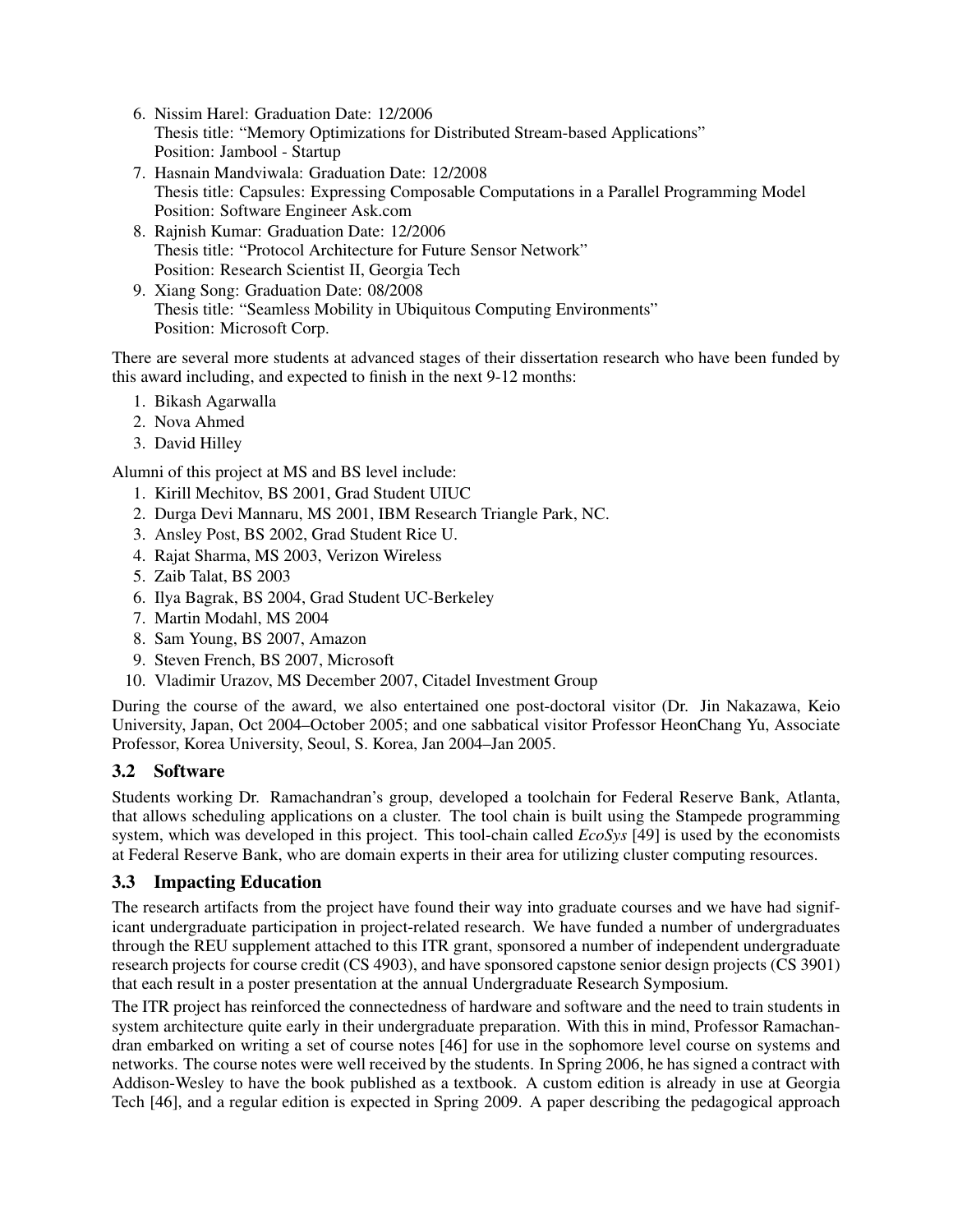underlying this textbook is appeared in WCAE 2007 [50].

# 4 Special Requirements

We have received permission from the Program Director (Dr. Helen Gill) for expending the remaining REU funds in the project by August 2009.

## References

- [1] S. Adhikari, A. Paul, and U. Ramachandran. D-stampede: Distributed programming system for ubiquitous computing. In *Proceedings of the 22nd International Conf. on Distributed Computing Systems*, July 2002.
- [2] Sameer Adhikari. *Programming Idioms for Pervasive Computing*. PhD thesis, College of Computing, Georgia Institute of Technology, December 2004.
- [3] Sandip Agarwala, Arnab Paul, Umakishore Ramachandran, and Karsten Schwan. e-safe: An extensible, secure and fault tolerant storage system. In *First IEEE International Conference on Self-Adaptive and Self-Organizing Systems*, July 2007.
- [4] Bikash Agarwalla, Nova Ahmed, David Hilley, and Umakishore Ramachandran. Streamline: A scheduling heuristic for streaming applications on the grid. In *Thirteenth Annual MultiMedia Computing and Networking Conference (MMCN 2006)*, January 2006.
- [5] Bikash Agarwalla, Nova Ahmed, David Hilley, and Umakishore Ramachandran. Streamline: scheduling streaming applications in a wide area environment. *Multimedia Systems*, May 2007. http://dx.doi.org/10.1007/s00530-007-0082-0.
- [6] Nova Ahmed, Stewart Butler, and Umakishore Ramachandran. Guardianangel: An rfid-based indoor guidance and monitoring system. Submitted for consideration for publication in IEEE Pervasive Computing and Communications 2010. PerCom '10.
- [7] Nova Ahmed, Rajnish Kumar, Robert Steven French, and Umakishore Ramachandran. Rf2id: A reliable middleware framework for rfid deployment. In *Proceedings of the 21st International Parallel and Distributed Processing Symposium*, 2007.
- [8] Nova Ahmed, Vladimir Urazov, and Umakishore Ramachandran. Evaluating rf2id in a supply chain environment. Submitted for publication.
- [9] Yavor Angelov, Umakishore Ramachandran, Kenneth Mackenzie, James Matthew Rehg, and Irfan Essa. Experiences with optimizing two stream-based applications for cluster execution. *Journal of Parallel and Distributed Systems*, June 2005.
- [10] J.B. Fryman, C.M. Huneycutt, H.S. Lee, K.M. Mackenzie, and D.E. Schimmel. Energy efficient network memory for ubiquitous devices. Technical Report GIT-CERCS-03-05, CERCS, Georgia Institute of Technology, 2003.
- [11] J.B. Fryman, H.S. Lee, C.M. Huneycutt, N.F. Farooqui, K.M. Mackenzie, and D.E. Schimmel. Softcache: A technique for power and area reduction in embedded systems. Technical Report GIT-CERCS-03-06, CERCS, Georgia Institute of Technology, 2003.
- [12] Josh Fryman. *SoftCache Architecture*. PhD thesis, College of Computing, Georgia Institute of Technology, August 2005.
- [13] Joshua Fryman, Chad Huneycutt, and Kenneth Mackenzie. Investigating a softcache via dynamic rewriting. In *Fourth Workshop on Feedback-Directed and Dynamic Optimization (FDDO)*, 2001.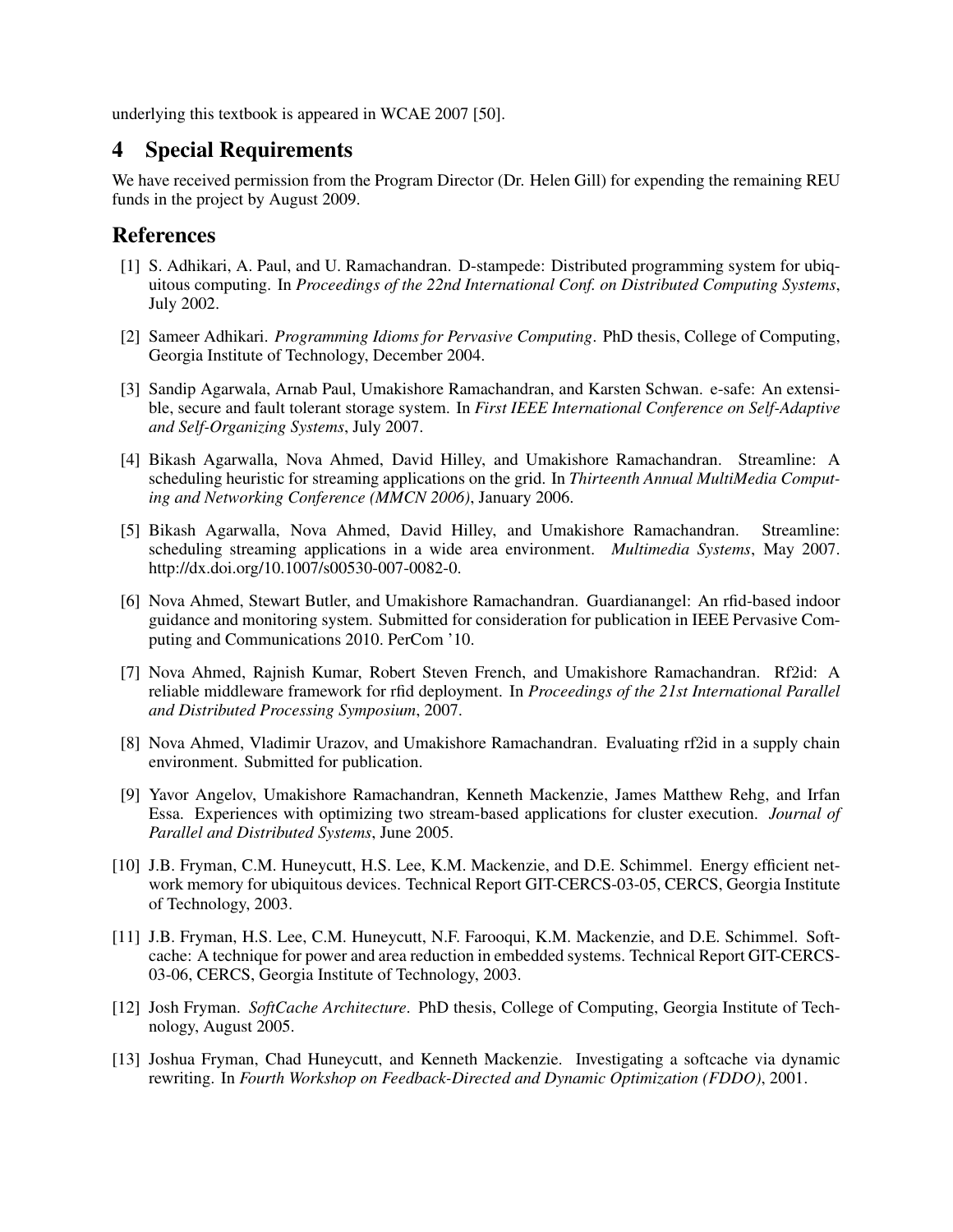- [14] Joshua B. Fryman, Chad M. Huneycutt, Hsien-Hsin S. Lee, Kenneth M. Mackenzie, and David E. Schimmel. Energy efficient network memory for ubiquitous devices. In *IEEE MICRO*, Sept/Oct 2003.
- [15] Joshua B. Fryman, Hsien-Hsin S. Lee, Luke A. Snyder, Chad M. Huneycutt, and Gabriel H. Loh. Intelligent cache management by exploiting dynamic UTI/MTI behavior. Technical Report GIT-CERCS-05-08, Georgia Institute of Technology, CERCS, 2005. Also submitted to IEEE MICRO 2005.
- [16] N. Harel, H. Mandviwala, K. Knobe, and U. Ramachandran. Dead timestamp identification in Stampede. In *The 2002 International Conference on Parallel Processing (ICPP-02)*, August 2002.
- [17] Nissim Harel. *Memory Optimizations for Distributed Stream-based Applications*. PhD dissertation, Georgia Institute of Technology, College of Computing, December 2006.
- [18] Nissim Harel, Hasnain A. Mandviwala, Kath Knobe, and Umakishore Ramachandran. Methods of memory optimizations in streaming applications. In *The 2007 International Conference on Parallel Processing*, September 2007.
- [19] Nissim Harel, Hasnain A. Mandviwala, Umakishore Ramachandran, and Kath Knobe. Use of dependency information for memory optimizations in distribute streaming applications. In *16th IEEE International Conference on Computer Communications and Networks (ICCCN)*, August 2007.
- [20] David Hilley, Ahmed El-Helw, Matthew Wolenetz, Irfan Essa, Phillip Hutto, Thad Starner, and Umakishore Ramachandran. Tv watcher: Distributed media analysis and correlation. Technical Report GIT-CERCS-04-25, Center for Experimental Research in Computer Systems, Georgia Institute of Technology, 2004.
- [21] Chad Huneycutt, Joshua B. Fryman, and Kenneth Mackenzie. Software caching using dynamic binary rewriting for embedded devices. In *International Conference on Parallel Processing 2002*, August 2002.
- [22] Rajendra Kumar and Xiang Song. Gridlite: An infrastructure for provisioning and manag-<br>ing grid services in resource constrained devices. Abstract appeared in GlobusWorld 2005. ing grid services in resource constrained devices. http://www.globusconsortium.org/journal/20050907/gridlite.html; also available as technical report http://www.hpl.hp.com/techreports/2005/HPL-2005-146.html.
- [23] Rajnish Kumar. *Adaptable Protocol Stack Architecture for Future Sensor Networks*. PhD thesis, College of Computing, Georgia Institute of Technology, August 2007.
- [24] Rajnish Kumar, Santashil PalChaudhuri, and Umakishore Ramachandran. An adaptable protocol stack architecture for wireless sensor network, June 2006. Provisional patent application for GTRC ID No. 3710.
- [25] Rajnish Kumar, Santashil PalChaudhuri, Charles Reiss, and Umakishore Ramachandran. System support for cross-layering in sensor network stack. In *The 2nd International Conference on Mobile Ad-hoc and Sensor Networks (MSN 2006)*, 2006.
- [26] Rajnish Kumar, Arnab Paul, and Umakishore Ramachandran. Fountain broadcast for wireless sensor networks. In *Proceedings of the Second International Workshop on Networked Sensing Systems (INSS 2005)*, San Diego, CA, June 2005.
- [27] Rajnish Kumar, Arnab Paul, Umakishore Ramachandran, and David Kotz. On improving wireless broadcast reliability of sensor networks using erasure codes. In *The 2nd International Conference on Mobile Ad-hoc and Sensor Networks (MSN 2006)*, 2006.
- [28] Rajnish Kumar, Matthew Wolenetz, Bikash Agarwalla, JunSuk Shin, Phillip Hutto, Arnab Paul, and Umakishore Ramachandran. Dfuse: A framework for distributed data fusion. In *Proceedings of the First International Conference on Embedded Networked Sensor Systems (SenSys'03)*, pages 114–125, November 2003.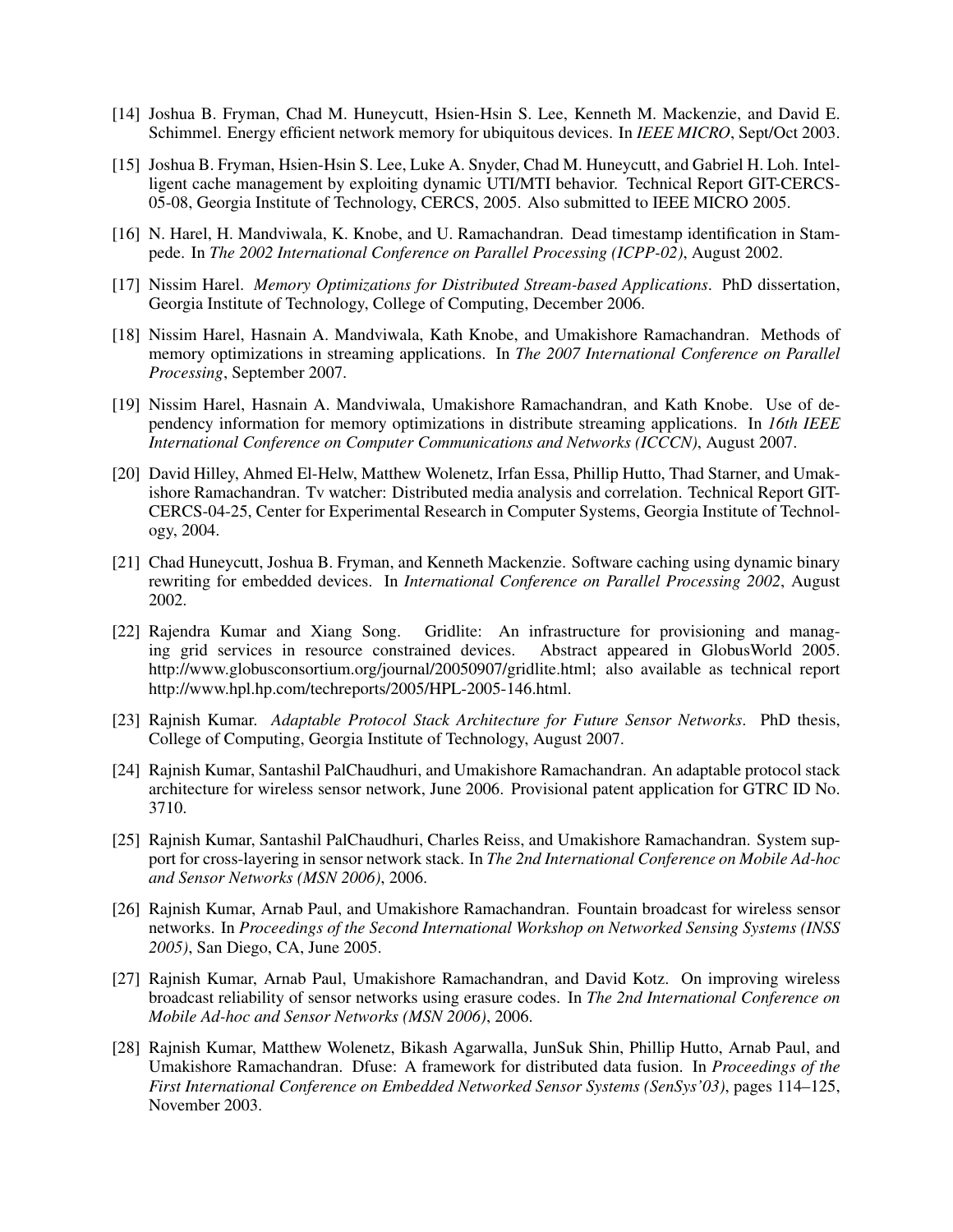- [29] Zachary Kurmas. *Generating and Analyzing Synthetic Workloads using Iterative Distillation*. PhD thesis, College of Computing, Georgia Institute of Technology, December 2004.
- [30] H.S. Lee, J.B. Fryman, A.U. Diril, and Y.S. Dhillon. The elusive metric for low-power architecture research. In *Proceedings of the Workshop on Complexity-Effective Design*, 2003.
- [31] Hasnain Mandviwala, Nissim Harel, Umakishore Ramachandran, and Kath Knobe. Adaptive resource utilization via feedback control for streaming applications. In *Proceedings of the 19th International Parallel and Distributed Processing Symposium*, Denver, CO, April 2005.
- [32] Martin Modahl, Bikash Agarwalla, T. Scott Saponas, Gregory Abowd, and Umakishore Ramachandran. Ubiqstack: a taxonomy for a ubiquitous computing software stack. *Personal and Ubiquitous Computing*, 10(1):21–27, February 2006.
- [33] Martin Modahl, Ilya Bagrak, Matthew Wolenetz, Ramesh Jain, and Umakishore Ramachandran. An architecture for eventweb. In *Proceedings of the 10th IEEE International Workshop on Future Trends in Distributed Computing Systems (FTDCS'04)*, pages 95–101, May 2004.
- [34] Martin Modahl, Matthew Wolenetz, Phillip Hutto, and Umakishore Ramachandran. Mediabroker: An architecture for pervasive computing. In *Proceedings of the Second IEEE International Conference on Pervasive Computing and Communications (PerCom'04)*, pages 253–262, March 2004.
- [35] Jin Nakazawa, W. Keith Edwards, Hideyuki Tokuda, and Umakishore Ramachandran. A bridging framework for universal interoperability in pervasive systems. In *26th International Conference on Distributed Computing Systems (ICDCS 2006)*, 2006.
- [36] Jin Nakazawa, Hideyuki Tokuda, W. Keith Edwards, and Umakishore Ramachandran.  $g^2ui$ : A geographical user interface for multimedia exploration using diverse off-the-shelf devices, 2006. Unpublished manuscript, submitted for publication to a conference.
- [37] Ripal Nathuji, Joshua B. Fryman, and Karsten Schwan. Dynamic voltage and frequency scaling in real-time pervasive computing environments: A systems-level perspective, 2005.
- [38] Arnab Paul. *Application of Error Correcting Codes to Distributed Pervasive Computing*. PhD thesis, College of Computing, Georgia Institute of Technology, December 2004.
- [39] Arnab Paul, Sameer Adhikari, and Umakishore Ramachandran. Design of a secure and fault tolerant environment for distributed storage. Technical Report GIT-CERCS-04-02, CERCS, Georgia Tech, January 2004.
- [40] Arnab Paul, Nissim Harel, Sameer Adhikari, Bikash Agarwalla, Umakishore Ramachandran, and Ken Mackenzie. Interaction between stampede runtime and operating systems. In *2003 IEEE International Symposium on Performance Analysis of Systems and Software*, March 2003.
- [41] Arnab Paul, Rajnish Kumar, and Umakishore Ramachandran. LAWN: A lightweight authentication protocol for wireless networks. In *Proceedings of the 4th IEEE International Conference on Network Computing Applications (NCA 05)*, July 2005.
- [42] Arnab Paul and Umakishore Ramachandran. Computation-communication trade-off for power and bandwidth saving for remote authentication over wireless networks. Technical Report GIT-CERCS-04-01, CERCS, Georgia Tech, January 2004.
- [43] Umakishore Ramachandran, Phillip Hutto, Bikash Agarwalla, and Matthew Wolenetz. A system architecture for distributed control loop applications. In *Proceedings of the 9th IEEE International Workshop on Future Trends in Distributed Computing Systems (FTDCS'03)*, May 2003.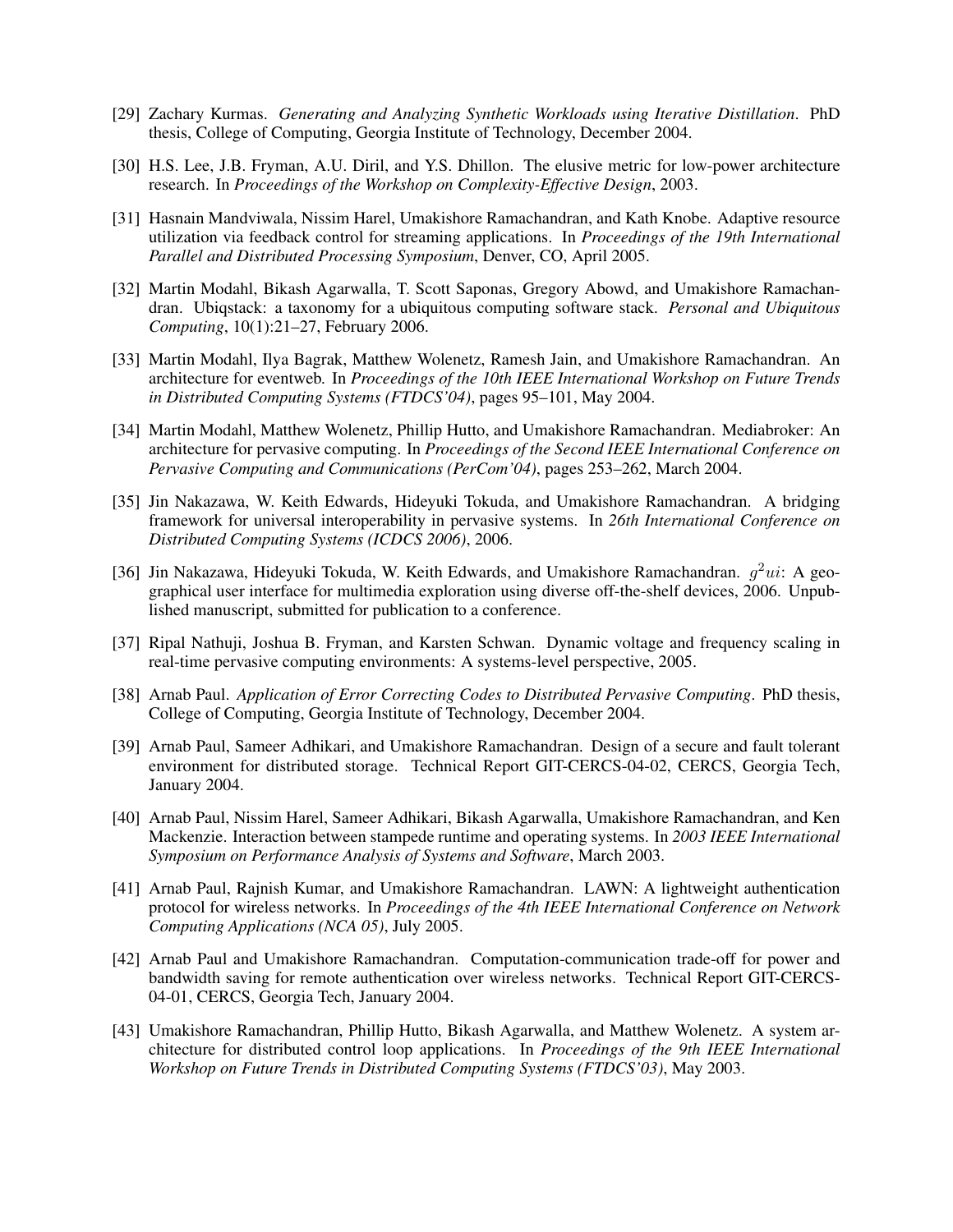- [44] Umakishore Ramachandran, Kathleen Knobe, Hasnain A. Mandviwala, and Nissim Harel. Distributed garbage collection for timestamped data. *IEEE Transactions on Parallel and Distributed Systems*, 2006.
- [45] Umakishore Ramachandran, Rajnish Kumar, Matthew Wolenetz, Brian Cooper, Bikash Agarwalla, JunSuk Shin, Phillip Hutto, and Arnab Paul. Dynamic data fusion for future sensor networks. *IEEE Transactions on Sensor Networks*, 2006.
- [46] Umakishore Ramachandran and William D. Leahy, Jr. Computer systems: An integrated approach to architecture and operating systems, To appear in print in 2009. Preliminary edition for CS 2200: Introduction to Computer Systems and Networks, ISBN# 0536533105.
- [47] Umakishore Ramachandran, Martin Modahl, Ilya Bagrak, Matthew Wolenetz, David Lillethun, Bin Liu, James Kim, Phillip Hutto, and Ramesh Jain. MediaBroker: a pervasive computing infrastructure for adaptive transformation and sharing of stream data. *Elsevier Journal on Pervasive and Mobile Computing, special issue*, 1(2):257–276, July 2005.
- [48] Umakishore Ramachandran, Rishiyur Nikhil, James Matthew Rehg, Yavor Angelov, Arnab Paul, Sameer Adhikari, Kenneth Mackenzie, Nissim Harel, and Kathleen Knobe. Stampede: A cluster programming middleware for interactive stream-oriented applications. *IEEE Transactions on Parallel and Distributed Systems*, November 2003.
- [49] Umakishore Ramachandran, Vladimir Urazov, Namgeun Jeong, Hasnain Mandviwala, David Hilley, Daniel F. Waggoner, and Tao Zha. Ecosystem: A set of grid computing tools for a class of economic applications. Technical Report GT-CS-07-09, School of Computer Science, Georgia Institute of Technology, 2007.
- [50] Umakishore Ramachandran and Jr. William D. Leahy. An integrated approach to teaching computer systems architecture. In *Workshop on Computer Architecture Education*, June 2007. held in conjunction with 34th International Symposium on Computer Architecture.
- [51] B. Rhodes and T. Starner. Remembrance agent: A continuously running automated information retreival system. In *Proc. of Pract. App. of Intelligent Agents and Multi-Agent Tech. (PAAM)s*, April 1996.
- [52] Junsuk Shin, Rajnish Kumar, Dushmanta Mohapatra, Umakishore Ramachandran, and Mostafa Ammar. Asap: A camera sensor network for situation awareness. In *OPODIS'07: Proceedings of 11th International Conference On Principles Of Distributed Systems*, 2007.
- [53] Junsuk Shin, Umakishore Ramachandran, and Mostafa Ammar. On improving the reliability of packet delivery in dense wireless sensor networks. In *16th IEEE International Conference on Computer Communications and Networks (ICCCN)*, August 2007.
- [54] Luke Snyder, Joshua Fryman, Chad Huneycutt, and Umakishore Ramachandran. Poster presentation: Better cache design through memory reference behavior. In *Undergraduate Research Symposium, College of Computing, Georgia Tech*, 2004. Third Place Award.
- [55] Xiang Song. *Seamless Mobility in Ubiquitous Computing Environments*. PhD thesis, College of Computing, Georgia Institute of Technology, August 2008.
- [56] Xiang Song, Namgeun Jeong, Phillip Hutto, Umakishore Ramachandran, and James Rehg. State management in web services. In *Proceedings of the 10th IEEE International Workshop on Future Trends in Distributed Computing Systems (FTDCS'04)*, May 2004.
- [57] Xiang Song and Rajendra Kumar. Gridlite: An infrastructure for provisioning and managing grid services in resource constrained devices. In *Proceedings of The 2006 International Conference on Grid Computing & Applications*, pages 127–133. CSREA Press, 2006.